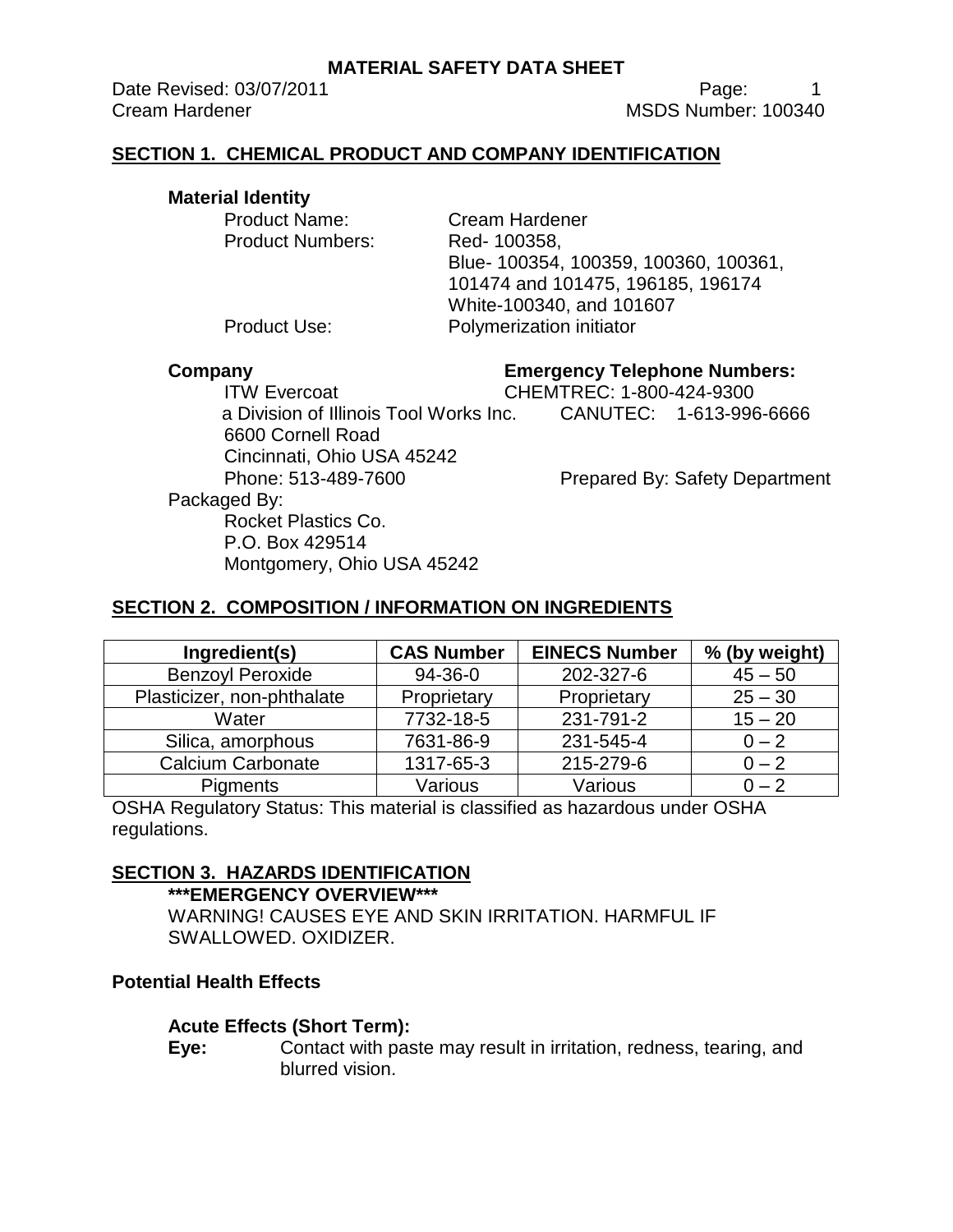Date Revised: 03/07/2011 **Page:** 2

Cream Hardener MSDS Number: 100340

- **Skin:** May cause skin irritation. Prolonged or repeated contact may dry the skin. Symptoms may include redness, burning, drying and cracking of skin, and skin burns.
- **Swallowing:** Ingestion of this material may cause gastrointestinal irritation, nausea, diarrhea, and vomiting. Aspiration of this material into the lungs due to vomiting may produce chemical pneumonitis which can be fatal. If vomiting occurs spontaneously, keep head below hips to prevent aspiration of liquid into lungs.
- **Inhalation:** Not expected to be an inhalation hazard.

# **Chronic Effects of Overexposure (Long Term):**

- **Benzoyl Peroxide:** Repeated or prolonged contact may cause skin sensitization. Overexposure to this material has been known to cause the following effects in lab animals: skin damage. Benzoyl Peroxide has caused tumorigenic effects in laboratory animals.
- **Cancer Information:** This product does not contain any substance, which is listed as a carcinogen by NTP, IARC or OSHA in quantities greater than 0.1%.
- **Primary Route(s) of Entry:** Inhalation, Skin contact, Eye contact, Ingestion, Skin absorption.

# **SECTION 4. FIRST AID MEASURES**

**Eyes:** Flush eyes gently with water for at least 15 minutes. Seek medical attention. **Skin:** Immediately remove contaminated clothing. Wash exposed area with soap and water. Seek medical attention. Launder clothing before reuse. **Swallowing:** Consult a physician or poison control center immediately. DO NOT INDUCE VOMITING. If individual is drowsy or unconscious, do not give anything by mouth; place individual on the left side with the head down. If possible, do not leave individual unattended. **Inhalation:** If symptoms develop, immediately move individual away from exposure and into fresh air. Seek immediate medical attention; keep person warm and quiet. If person is not breathing, begin artificial respiration. If breathing is difficult, oxygen may be benificial if administered by trained personnel.

# **SECTION 5. FIRE FIGHTING MEASURES**

**Flash Point:** 184 ºF (84 ºC) **Explosive Limit: Lower:** N/D **Upper:** N/D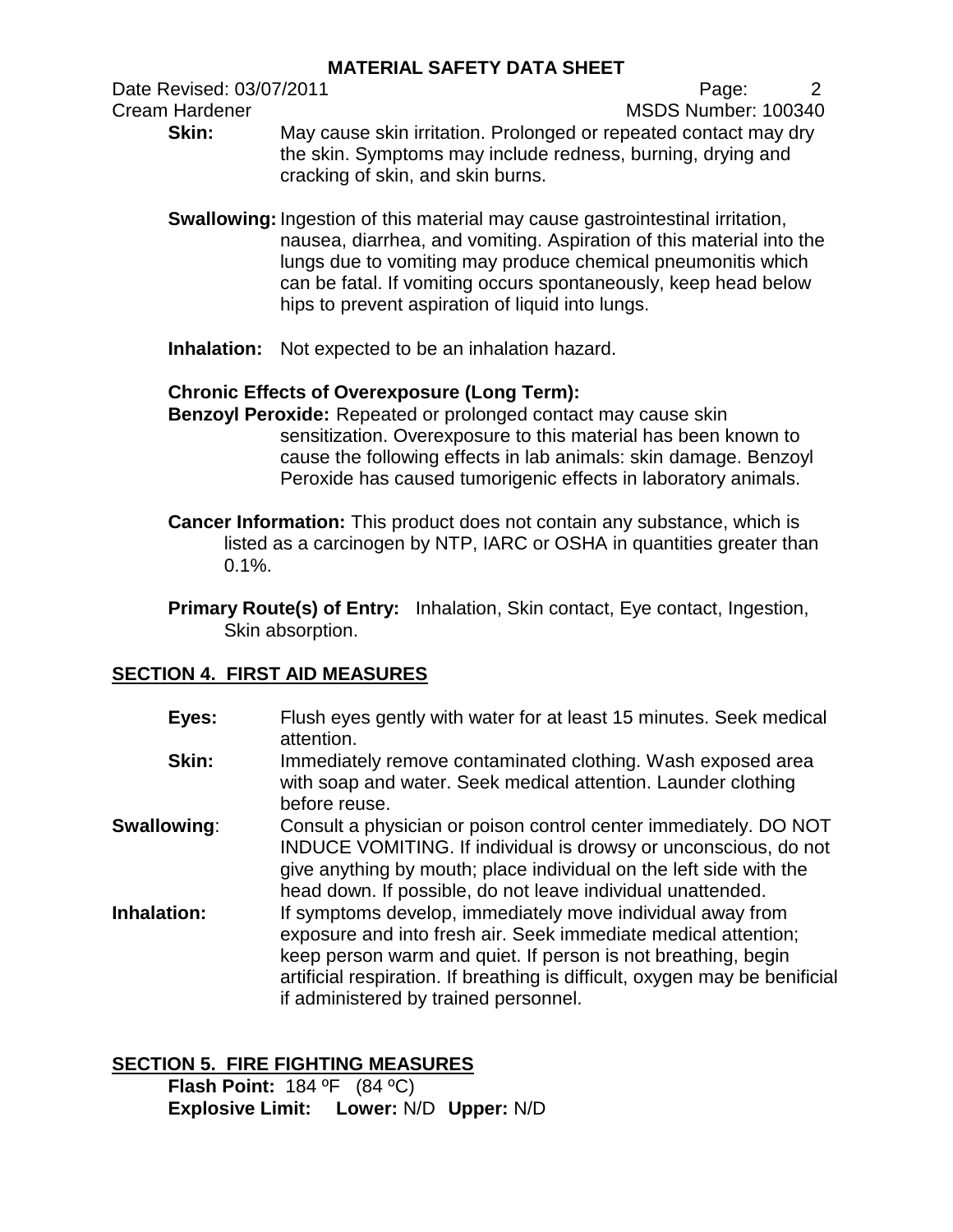Date Revised: 03/07/2011 **Page:** 3 Cream Hardener Mathematic Cream Hardener MSDS Number: 100340

**Autoignition Temperature:** Not Determined **OSHA Flammability Class:** Combustible Liquid – Class IIIA

**Hazardous Products of Combustion:** May form toxic and corrosive gases: carbon dioxide, carbon monoxide, benzoic acid and various hydrocarbons.

**Fire and Explosion Hazards:** Fire hazard increases when material becomes dry. Vapors are heavier than air and may travel along the ground or may be moved by ventilation and ignited by pilot lights, other flames, sparks, heaters, smoking, electric motors, static discharge, or other ignition sources at locations distant from material handling point.

**Extinguishing Media:** Regular foam, carbon dioxide, dry chemical.

**Fire Fighting Instructions:** Fight fire like a fuel oil fire. Water may be used to keep fire-exposed containers cool until fire is out. Wear a self-contained breathing apparatus NIOSH approved with a full facepiece operated in the positive pressure demand mode with appropriate turn-out gear and chemical resistant personal protective equipment.

**NFPA Rating:** Health - 2, Flammability - 2, Reactivity - 2

## **SECTION 6. ACCIDENTAL RELEASE MEASURES**

**In Case of Spill:** Eliminate all sources of ignition such as flares, flames (including pilot lights), and electrical sparks. Ventilate the area. Wear proper protective equipment (Section 8). Avoid breathing vapors. Collect with an inert absorbant and dispose of properly.

## **SECTION 7. HANDLING AND STORAGE**

- **Handling:** All hazard precautions given in the data sheet must be observed. Avoid contact with eyes, skin and clothing. Wash thoroughly after handling. Use only with adequate ventilation. Do not breathe vapors or spray mist. Do not take internally. Close container after each use. **Keep out of reach of children.**
- **Storage:** Store material in a cool, well-ventilated area. For maximum product quality, avoid prolonged storage at temperatures above 75°F (25°C). To prevent possible decomposition, temperatures in the storage facility must not exceed  $217^{\circ}$ F (103 $^{\circ}$ C). Do not use or store near heat, sparks, or open flame. Keep container tightly closed. Avoid contact with incompatible materials.

## **SECTION 8. EXPOSURE CONTROLS/PERSONAL PROTECTION**

**Eye Protection:** Chemical splash goggles in compliance with OSHA regulations are recommended.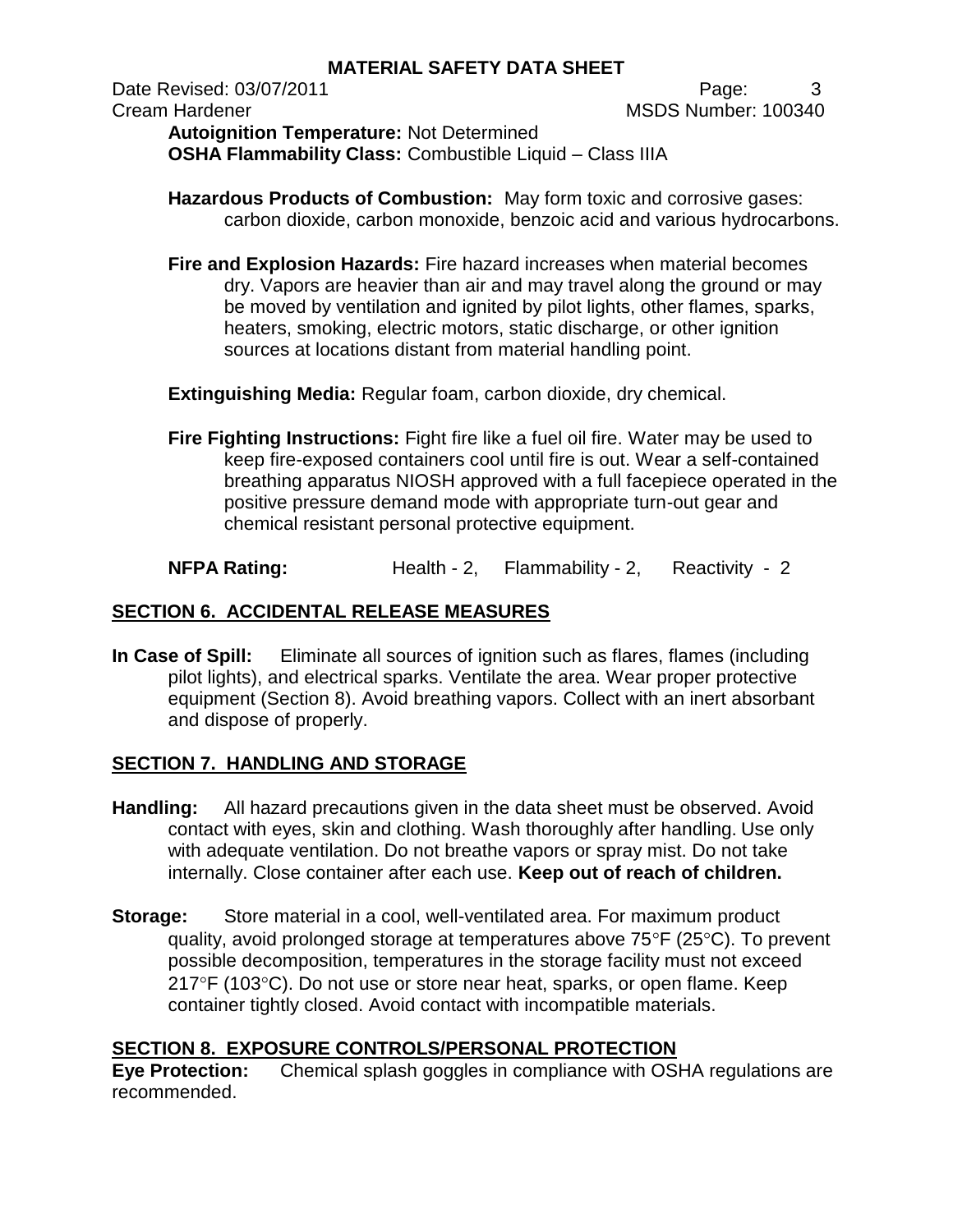Date Revised: 03/07/2011 **Page:** 4 Cream Hardener MSDS Number: 100340 **Skin Protection:** Protective gloves and proper clothing should be worn to prevent skin contact. Gloves should be made of neoprene or natural rubber. To prevent repeated or prolonged skin contact, wear impervious clothing and boots.

**Respiratory Protection:** Use a NIOSH approved respirator designed to remove particulate matter and organic solvent vapors.

**Engineering Controls:** Provide sufficient mechanical (general and/or local exhaust) ventilation to maintain exposure below acceptable limits. Explosion-proof ventilation system is acceptable.

## **Exposure Guidelines:**

| <b>Hazardous Ingredients</b>                                             | <b>CAS Number</b> | <b>OSHA PEL/TWA</b>  | <b>ACGIH TLV</b>     |  |
|--------------------------------------------------------------------------|-------------------|----------------------|----------------------|--|
| <b>Benzoyl Peroxide</b>                                                  | 94-36-0           | 5 mg/m <sup>3</sup>  | 5 mg/m <sup>3</sup>  |  |
| Calcium Carbonate                                                        | 1317-65-3         | 15 mg/m <sup>3</sup> | 10 mg/m <sup>3</sup> |  |
| Silica, amorphous                                                        | 7631-86-9         | 20 mppcf             | N/E                  |  |
| Mange millions of particles per subjected of air<br>NI/E Not Ectablished |                   |                      |                      |  |

Mppct- millions of particles per cubic foot of air N/E-Not Established

## **SECTION 9. PHYSICAL AND CHEMICAL PROPERTIES**

| <b>Boiling Point:</b>                                           | Decomposes<br>explosively       | <b>Vapor Density:</b>                             | Heavier than air.                   |
|-----------------------------------------------------------------|---------------------------------|---------------------------------------------------|-------------------------------------|
| <b>Specific Gravity /</b><br>Density:                           | 1.2/10.0 lbs/gal                | <b>Percent Volatiles by</b><br>weight:            | 10-20%                              |
| <b>Evaporation Rate:</b>                                        | Slower than ethyl<br>ether.     | <b>Physical State:</b>                            | Paste                               |
| <b>Melting Point:</b>                                           | 217 °F / 103 °C<br>(decomposes) | pH:                                               | <b>Neutral</b>                      |
| Odor:                                                           | Slight ester odor.              | <b>Solubility:</b>                                | Slightly in water.                  |
| <b>Vapor Pressure:</b>                                          | $<$ 1 mmHg @ 68 °F /<br>20 °C   | Appearance:                                       | Red, White, or<br><b>Blue Paste</b> |
| <b>Octanol/Water</b><br><b>Partition</b><br><b>Coefficient:</b> | Unknown                         | VOC* (as packaged-<br>less exempts and<br>water): | 0 lbs/gal or 0 g/L                  |
| <b>VHAP Content by</b><br>weight $-$ as<br>packaged:            | $0\%$                           |                                                   |                                     |

\***NOTE:** This material is used as a catalyst with a variety of products, refer to the other MSDS for additional VOC information for the mixture.

## **SECTION 10. STABILITY AND REACTIVITY**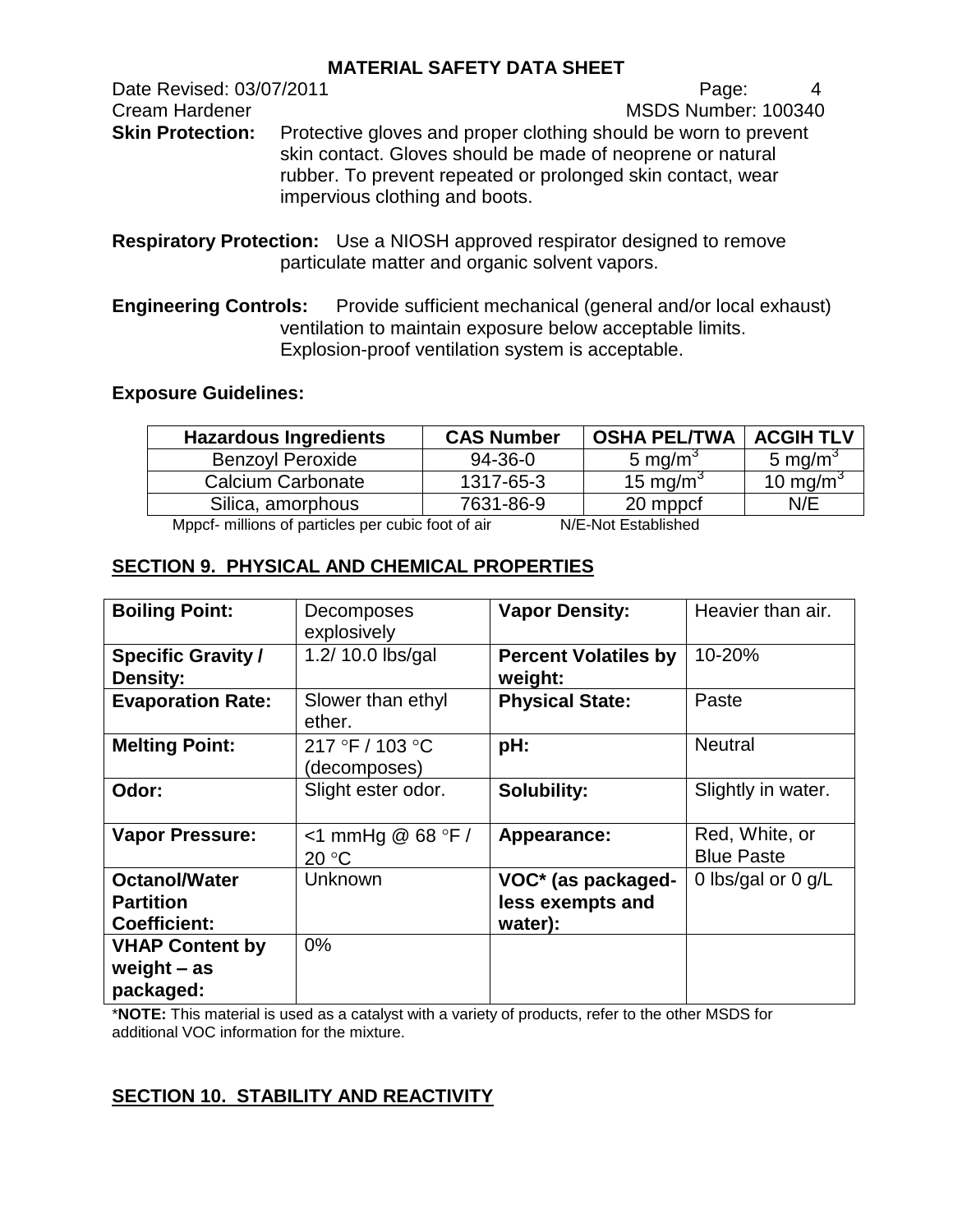Date Revised: 03/07/2011 **Page:** 5 Cream Hardener MSDS Number: 100340

**Hazardous Polymerization:** Product will not undergo polymerization under normal conditions of use.

**Hazardous Decomposition:** May form toxic and corrosive gases: carbon dioxide, carbon monoxide, benzoic acid and various hydrocarbons. **Chemical Stability:** Stable under normal handling conditions.

**Incompatibility:** Avoid contact in uncontrolled conditions with: organic materials, inorganic acids, strong oxidizing agents, accelerators, reducing materials, alcohols, amines and strong bases.

# **SECTION 11. TOXICOLOGICAL INFORMATION**

#### **Acute Toxicity Data:**

| Ingredient              | CAS#          | $LD_{50}$ Oral-Rat | $LC_{50}$ Inhalation-Rat |
|-------------------------|---------------|--------------------|--------------------------|
| <b>Benzoyl Peroxide</b> | $94 - 36 - 0$ | 7,710 mg/kg        | N/E                      |
| Calcium Carbonate       | 1317-65-3     | 6,450 mg/kg        | N/E                      |

**Carcinogenicity:** See Cancer Information, Section 3. **Mutagenicity:** No significant evidence found. **Teratogenicity:** No significant evidence found.

## **SECTION 12. ECOLOGICAL INFORMATION**

**Ecotoxicity:** The ecological toxicity of this product is not known.

## **SECTION 13. DISPOSAL CONSIDERATION**

**RCRA Hazardous Waste:** This material as supplied, if discarded, would be regulated as a hazardous waste under RCRA (40 CFR 261). Dispose of in accordance with applicable federal, state, and local regulations. Incineration is the prefered method for disposal. DO NOT incinerate in closed containers.

**RCRA Hazard Class:** This material would be regulated as EPA Hazardous Waste Number D001 based on the characteristic of ignitablity (oxidizer).

## **SECTION 14. TRANSPORT INFORMATION**

**DOT Description:** The DOT Classification for shipping is dependant on quantity, type of packaging (a kit may include other components), or method of shipment.

# **SECTION 15. REGULATORY INFORMATION**